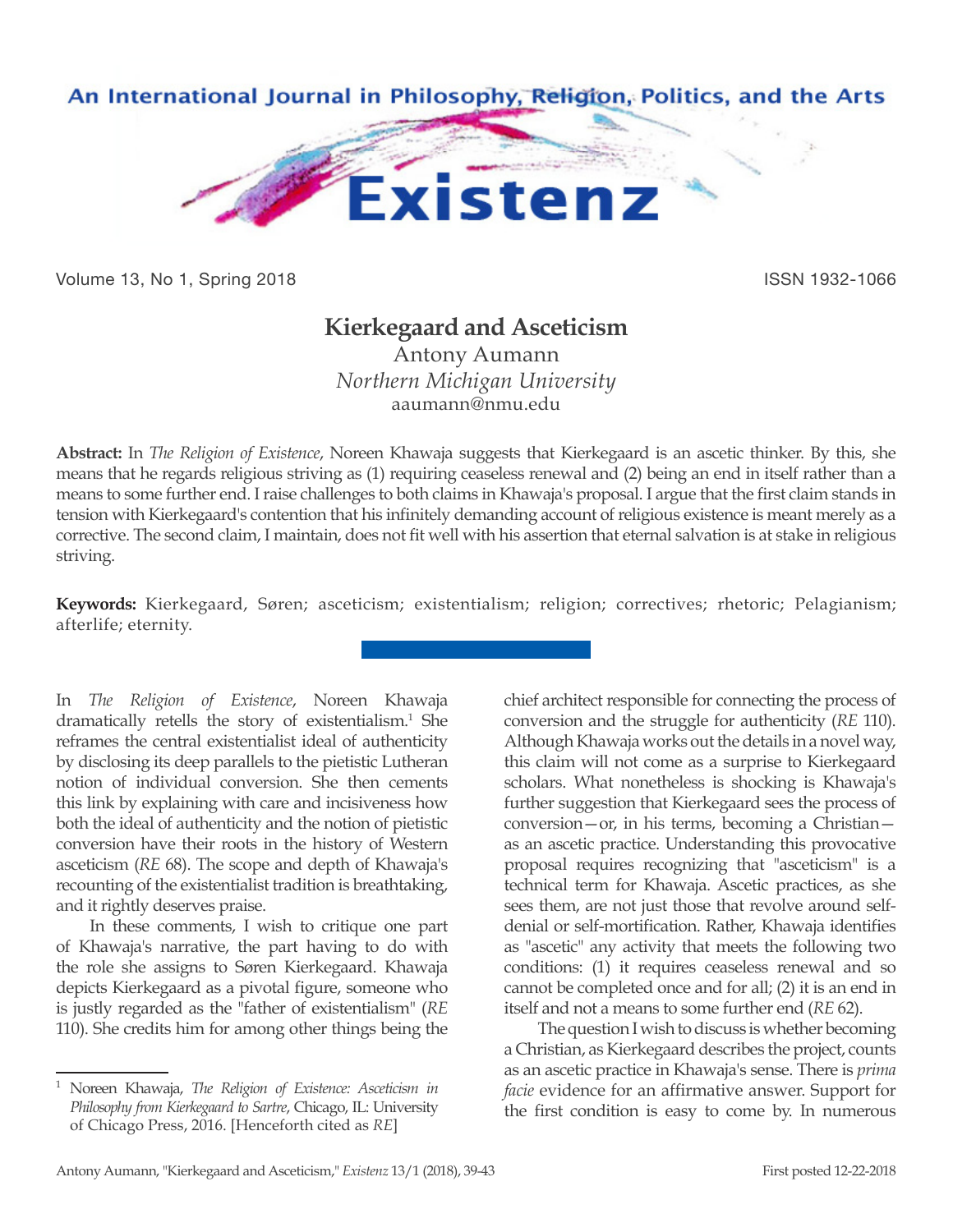passages, Kierkegaard or one of his pseudonyms asserts that the task of becoming a Christian is never over; one must take it up afresh each day.2 In addition, subjectivity, repetition, and reduplication—concepts Kierkegaard uses for the process of applying Christian ideals to one's everyday personal life—are often presented as infinitely demanding and all-encompassing (*CUP* 33, 92, 408). Readers are told that they must permeate their whole being with subjectivity to such a degree that every moment spent on something else is a moment wasted.<sup>3</sup>

Support for Khawaja's second condition of asceticism is also not lacking. Climacus tells his readers, when it comes to subjectivity, results are nothing but junk (*CUP* 73, 242). What matters is the striving itself, not the outcomes achieved by it (*CUP* 135). One hears a similar message in *Upbuilding Discourses in Various Spirits*. Here Kierkegaard argues that "purity of heart" consists of willing the good for its own sake and not for the sake of obtaining some reward or avoiding some punishment. Approaching the Christian struggle with an instrumental mindset evinces a kind of "doublemindedness" that humans ought to avoid.4 Finally, a central part of becoming a Christian according to Kierkegaard is "dying to the world."5 In part this means that people must set aside any desire to accrue worldly benefits or evade worldly costs as a result of their religious striving.

The cumulative evidence, which Khawaja documents with great care, suggests that there is much to be said for her idea that Kierkegaard is an ascetic thinker. Nevertheless, I believe this idea can be challenged on a number of fronts. To those challenges, I now turn.

# **Kierkegaard's Correctives**

One place to start with is the observation that Khawaja does not rest her case merely on direct textual evidence. She is what one might call a "depth reader" of Kierkegaard (much as Freud was a "depth psychologist"). Not content to study the surface of his writings, she looks beneath and between the lines. It is thus fair to ask whether in "looking beyond the literal" (*RE* 20) Khawaja looks as far and as deep as she should. In other words, as she "seeks out and draws attention to what the text does not confess" (*RE* 20), does she get Kierkegaard's hidden message right?

 It is worth calling to mind one of Kierkegaard's more peculiar rhetorical strategies, namely his use of correctives. Jamie Ferreira has highlighted these in her commentaries.<sup>6</sup> In a set of striking journal entries ranging from 1849 to 1854, Kierkegaard confesses that not all of what he says about Christianity should be taken at face value (*JP1* 331-3). To some degree, his demanding account of becoming a Christian is a purposeful exaggeration meant to counteract or correct a problematic tendency that he perceives in his age. In particular, he raises the bar for authentic Christian existence in order to push back against the propensity of his fellow Danish Lutherans to overemphasize divine grace at the cost of downplaying the importance of striving to fulfill God's law. From this it follows that Kierkegaard does not actually stand behind the infinitely high standard of ceaseless striving that he sets for becoming a Christian (*JP1* 332). This is just an artificially inflated ideal that he puts forward in order to unsettle his readers, to make them uneasy with how

<sup>2</sup> Søren Kierkegaard, *Concluding Unscientific Postscript to Philosophical Fragments Vol. 1*, Vol. 12.1 of *Kierkegaard's Writings*, ed. and transl. Howard V. Hong and Edna H. Hong, Princeton, NJ: Princeton University Press 1992, pp. 121–2, 163–5. [Henceforth cited as *CUP*]

<sup>3</sup> Søren Kierkegaard, *Practice in Christianity*, Vol. 20 of *Kierkegaard's Writings*, ed. and transl. Howard V. Hong and Edna H. Hong, Princeton, NJ: Princeton University Press 1991, p. 225. [Henceforth cited as *PC*]

<sup>4</sup> Søren Kierkegaard, *Upbuilding Discourses in Various Spirits*, Vol. 15 of *Kierkegaard's Writings*, ed. and transl. Howard V. Hong and Edna H. Hong, Princeton, NJ: Princeton University Press 2009, pp. 37–60 [henceforth cited as *DVS*]; see also *CUP* 428, and Søren Kierkegaard, *Søren Kierkegaard's Journals and Papers, Vol. 1: A-E*, ed. and transl. Howard V. Hong, Edna H. Hong, assisted by Gregor Malantschuk, Bloomington, IN: Indiana University Press 1967, p. 259. [Henceforth cited as *JP1*]

<sup>5</sup> Søren Kierkegaard, *For Self-Examination*, Vol. 21 of *Kierkegaard's Writings*, ed. and transl. Howard V. Hong and Edna H. Hong, Princeton, NJ: Princeton University Press 1990, pp. 82–4; *JP1* 339-40, and Søren Kierkegaard, *Søren Kierkegaard's Journals and Papers, Vol. 2: F-K*, ed. and transl. Howard V. Hong,

Edna H. Hong, assisted by Gregor Malantschuk, Bloomington, IN: Indiana University Press 1970, pp. 325-6. [Henceforth cited as *JP2*]

<sup>6</sup> M. Jamie Ferreira, *Love's Grateful Striving: A Commentary on Kierkegaard's Works of Love*, New York, NY: Oxford University Press 2001, pp. 11–2, 19–21.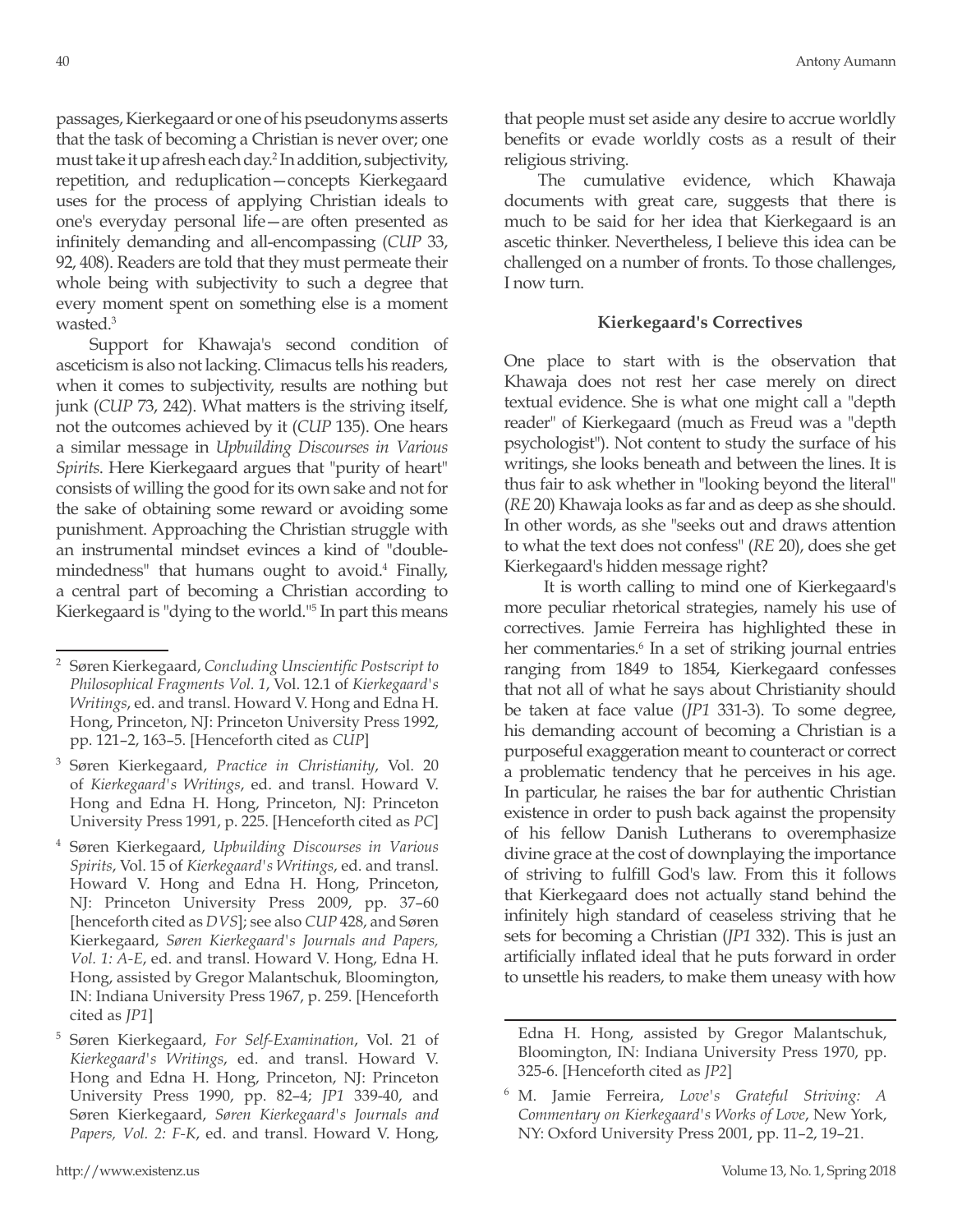lenient they often are toward themselves.<sup>7</sup>

One benefit of taking seriously Kierkegaard's corrective strategy is that it makes his view of Christianity less impractical. One can interpret him as making the quite reasonable point that Christianity is not a project to undertake just for an hour on Sunday mornings (*CUP* 467). But one does not have to read him as insisting that one is not a true Christian unless one passionately recommits oneself to the paradigm set by Jesus' life every second of every waking hour, which is what a literal reading of some lines in *Practice in Christianity* suggests (*PC* 225).

Incorporating the idea that Kierkegaard's demanding account of Christianity is a corrective also allows one to accommodate passages where he acknowledges the importance of rest—passages that Khawaja must take pains to explain away.<sup>8</sup> One does not have to downplay the section from *Concluding Unscientific Postscript*, for instance, in which Climacus states that relaxing for a day at the amusement park is permissible (CUP 493).<sup>9</sup> Nor does one have to brush aside the paragraph from *Two Ages* where Kierkegaard praises one of Thomasine Gyllembourg's novels for providing "a place of rest" in troubled times.10

#### **Kierkegaard's Anti-Pelagianism**

At the outset, I noted how Khawaja's interpretation of Kierkegaard has two components. As an ascetic thinker, he holds that (1) spiritual labor requires constant renewal and (2) this ceaseless labor is not a means to some other end but rather an end in itself. Thus far, I have been emphasizing the first condition. Yet suppose one agrees with Khawaja here. Suppose one accepts along with her that Kierkegaard really advocates ceaseless striving as an essential part of becoming a Christian. It is still possible to challenge the second aspect of her view, namely that ceaseless striving is not a means to some further end but an end in itself for Kierkegaard.

One way to raise a difficulty for Khawaja is to draw on the work of Amy Laura Hall. She argues that it is important for commentators not to soften the blow that Kierkegaard wishes to strike.<sup>11</sup> They must not give in to the temptation to water down what he says about Christianity. To understand Kierkegaard's project, Hall maintains, it is necessary to see him as describing a spiritual practice that is "outrageously strenuous and intentionally discouraging" (*TL* 12).

It might seem as though Khawaja has a friend in Hall, since both read Kierkegaard as demanding a life of ceaseless and hopeless struggle. There is a crucial difference between their views, however. Unlike Khawaja, Hall holds that infinite striving is not an end in itself for Kierkegaard. It has a purpose or *telos* that lies beyond it. The point of pursuing the outrageously strenuous standard that Kierkegaard sets for becoming a Christian is to impress upon readers their inadequacies as human beings. And the point of making clear to readers how infinitely short they fall of the Christian ideal is to provide encouragement to turn to God and rely on his grace (*TL* 12). In sum, for Hall's Kierkegaard, pace Camus, the struggle itself to the heights is not enough to fill one's heart.<sup>12</sup> It is only enough to force one to recognize how much God is needed for redemption and how much gratitude is owed to him for intervening on one's behalf.13

To raise the same objection in another way, the problem with depicting Kierkegaard as an ascetic thinker is that it makes him sound too Pelagian. Ascetic thinkers, according to Khawaja, view infinite striving

Antony Aumann, "Self-Love and Neighbor-Love in Kierkegaard's Ethics," in *Kierkegaard Studies Yearbook 2013*, eds. Heiko Schulz, Jon Stewart, and Karl Verstrynge, Boston, MA: DeGruyter 2013, pp. 211–3.

At one point, Khawaja proposes that the word "rest" is always surrounded by scare quotes for Kierkegaard, regardless of whether he actually inserts them into the text (*RE* 89).

<sup>9</sup> See C. Stephen Evans, *Kierkegaard: An Introduction*, New York, NY: Cambridge University Press 2009, p. 130.

<sup>10</sup> Søren Kierkegaard, *Two Ages: The Age of Revolution and the Present Age, A Literary Review*, Vol. 14 of *Kierkegaard's Writings*, ed. and transl. Howard V. Hong and Edna H. Hong, Princeton, NJ: Princeton University Press 1978, pp. 21–2.

<sup>11</sup> Amy Laura Hall, *Kierkegaard and the Treachery of Love*, Cambridge, UK: Cambridge University Press, 2002. [Henceforth cited as *TL*]

 $12$  I allude here to the famous ending to Albert Camus, *The Myth of Sisyphus*, transl. Justin O'Brien, New York, NY: Vintage Books 1991, p. 123.

<sup>13</sup> See Søren Kierkegaard, *Eighteen Upbuilding Discourses*, Vol. 5 of *Kierkegaard's Writings*, ed. and transl. Howard V. Hong and Edna H. Hong, Princeton, NJ: Princeton University Press 2015, pp. 297–326 [henceforth cited as *EUD*]; *Christian Discourses*, Vol. 17 of *Kierkegaard's Writings*, ed. and transl. Howard V. Hong and Edna H. Hong, Princeton, NJ: Princeton University Press 1997, p. 188; see also *RE* 66.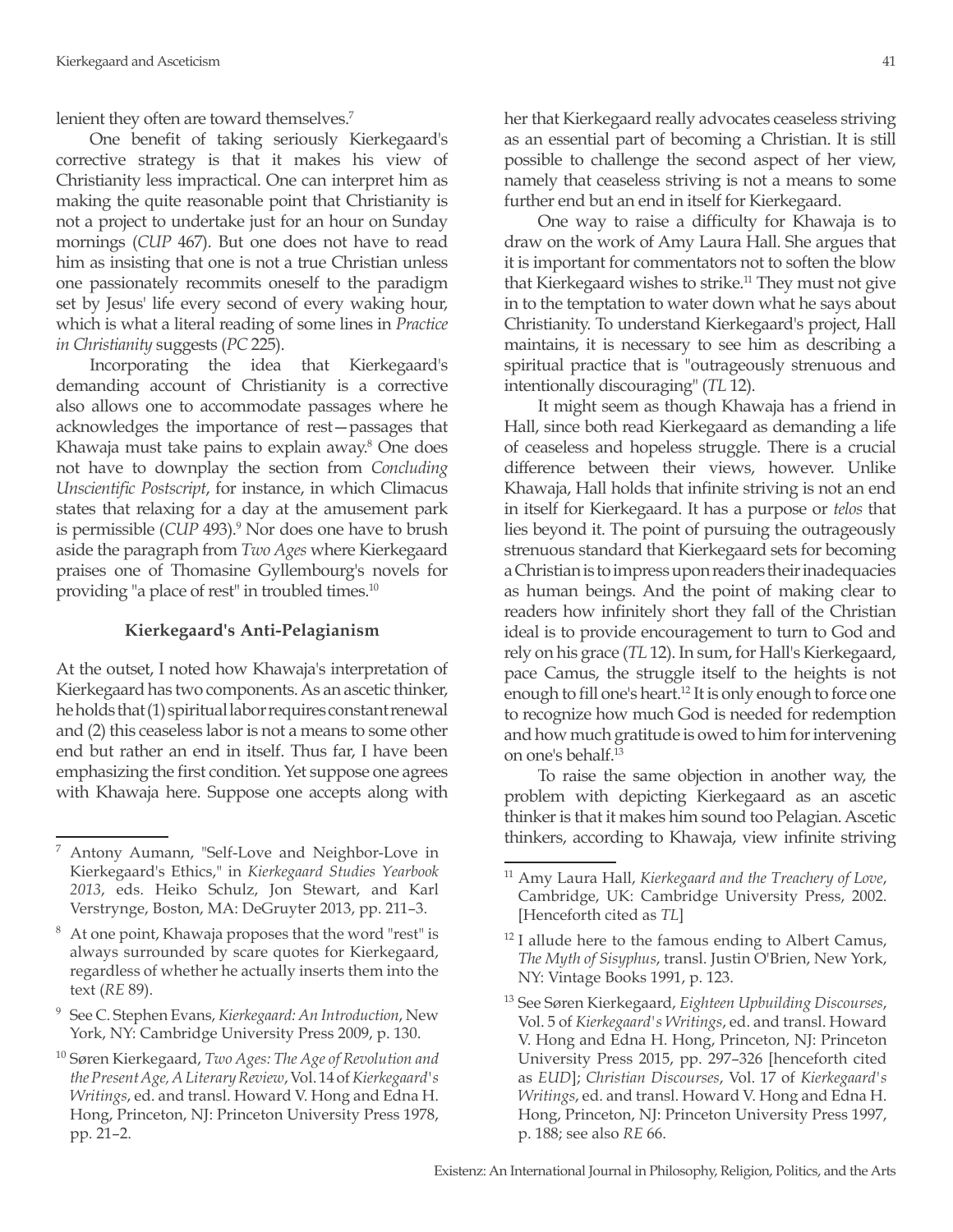as an end in itself (*RE* 61-2). They maintain that "labor itself is re-demptive" (*RE* 70) or that one's struggles can themselves be "the bearer of spiritual value" (*RE* 68). Such a view is not Pelagian in the strict sense that it entails that one can make oneself morally perfect and so earn one's way to heaven. But it is Pelagian in the more subtle sense that it makes what is of spiritual significance something one can acquire through one's own efforts.

Kierkegaard consistently rejects the idea that what matters spiritually speaking is within one's own power to attain. The core message of *Philosophical Fragments*, for instance, is that salvation does not come from within but from without.14 The *Postscript* contains a similar claim. Although Johannes Climacus is famous for declaring, "subjectivity is truth," he adds a few pages later that the more profound expression is "subjectivity is untruth" (*CUP* 207-8). He also offers readers an extended meditation on how one is capable of nothing without God (*CUP* 461-78), an Augustinian theme that reappears throughout Kierkegaard's authorship (*EUP* 321-6, *JP2* 171). Finally, in *Sickness Unto Death*, one reads that the attempt to rely on oneself in the spiritual domain is a form of despair.15

## **Kierkegaard and the Afterlife**

Khawaja is not ignorant of these texts, nor of the anti-Pelagian backdrop against which Kierkegaard operates. She handles them by asserting that, as with his comments about rest, his remarks about human sinfulness are not to be taken at face value. They are either metaphors for deeper, existential lessons, or rhetorical posturing designed to drive readers toward accepting those lessons (*RE* 204-7). The details of Khawaja's view are intriguing and provocative, but I confess that at times I find them obscure. So, rather than attempting to surmise what she might have in mind, I will raise one final concern about her proposal that Kierkegaard is an ascetic thinker.

In a number of texts, Kierkegaard proclaims,

"earthly existence is a time of test" (*JP1* 457).<sup>16</sup> He thinks that God introduces difficulties into people's lives and demands incredible things of them in order to determine their precise level of devotion. Are they willing to follow him "at any price" (*DVS* 87, 140) and "on any terms" (*PC* 115)? Or only if it is easy and beneficial to them (*CUP* 428, *JP2* 140)?

Of course, if life is a test, it behooves one to ask about the point of that test. What are the stakes? What comes of passing or failing life's test? Kierkegaard's answer appears to be the traditional one: eternal happiness is at stake. In a journal entry, he writes:

Christianity would furnish this weight, this regulating weight, by making it every individual's life-meaning that whether he becomes eternally saved is decided for him in this life. Consequently Christianity puts eternity at stake. Into the middle of all these finite goals, which merely confuse when they are supposed to be everything, Christianity introduced weight, and this weight was intended to regulate temporal life. [*JP1* 438, see also *RE* 93]

What emerges here is a picture of Christianity that does not fit well with Khawaja's reading. Kierkegaard appears to be saying that religious striving is not an end in itself. At least it is not just that. The struggle to become a Christian is rather the means by which one attains eternal salvation (*CUP* 16).

"Eternal salvation" is a tricky concept in Kierkegaard's writings. In what one now sees forms part of a larger pattern, Khawaja argues that the phrase is not to be taken literally. Instead, it has a metaphorical meaning. "Eternal salvation" refers to a kind of joy that is present or at least available at every moment of this-worldly life (*RE* 220-1). Moreover, this joy is not separate from the task of becoming a Christian but is rather constitutive of that task. In other words, it is part and parcel of the experience of Christian striving. Thus, when Kierkegaard states that eternal salvation is at stake in the Christian struggle, what he means is that the struggle is both unceasing and intrinsically valuable. This, of course, is just another way of putting Khawaja's core thesis that Kierkegaard is an ascetic thinker.

Is Khawaja's interpretation of "eternal salvation" correct? Yes. But it is incomplete. In their recent discussion of "salvation" (*Frelse*) and "eternal happiness" (*evige Salighed*) in Kierkegaard's thought, Roe Fremstedal and Timothy Jackson concur that these words refer to a kind of bliss that is possible to enjoy at every moment

<sup>14</sup> Søren Kierkegaard, *Philosophical Fragments, or a Fragment of Philosophy*, Vol. 7 of *Kierkegaard's Writings*, ed. and transl. Howard V. Hong and Edna H. Hong, Princeton, NJ: Princeton University Press 1985, pp. 13–22.

<sup>15</sup> Søren Kierkegaard, *The Sickness Unto Death*, Vol. 19 of *Kierkegaard's Writings*, ed. and transl. Howard V. Hong and Edna H. Hong, Princeton, NJ: Princeton University Press 1980, pp. 13–4, 68–9.

<sup>16</sup> See also *JP1* 465 and *PC* 183.